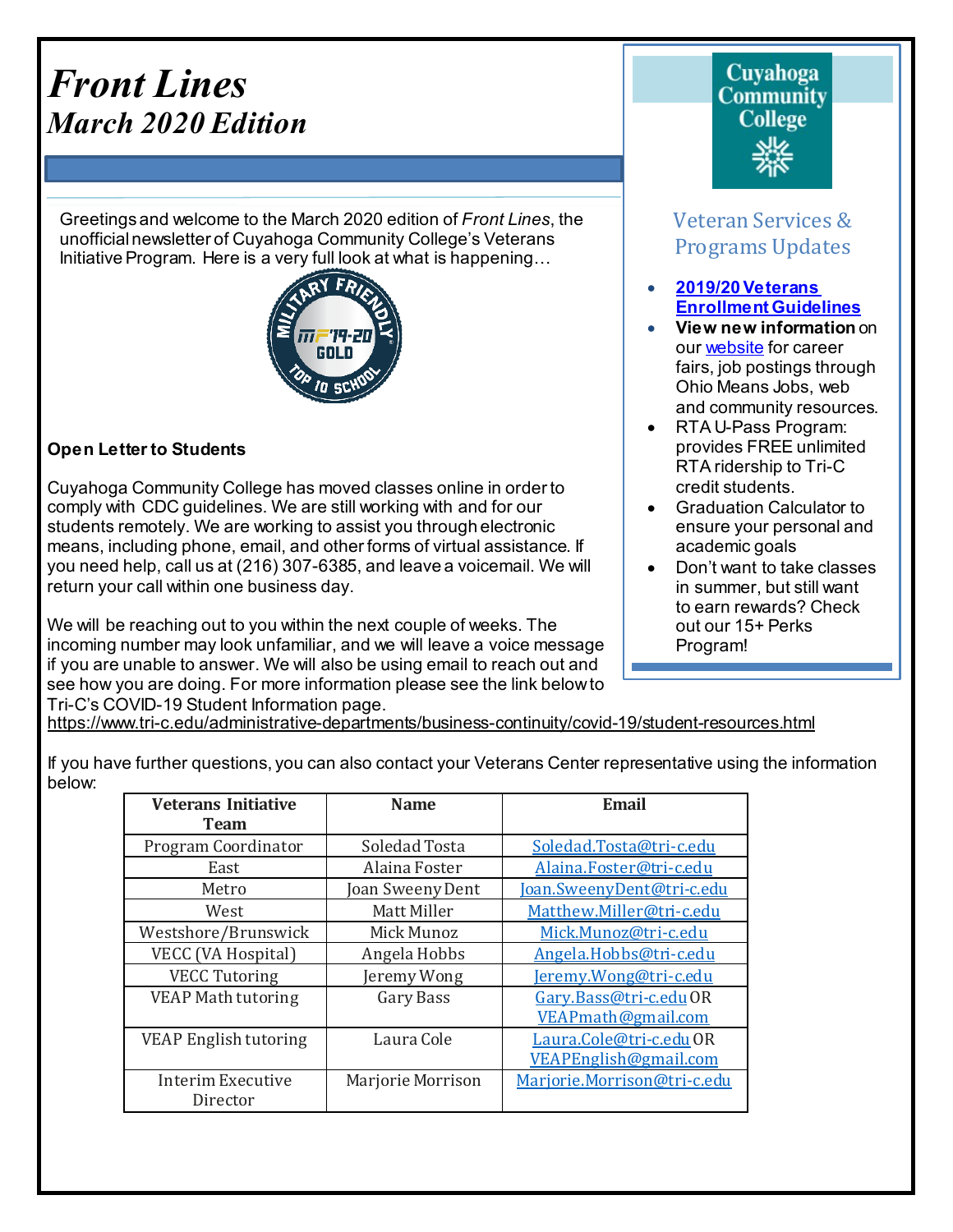#### **Spring and Summer Registration.**

Hello!

As we all adjust to new ways of doing things, we want to encourage you to continue with the mission! If you are currently enrolled in classes, please remember that we have tutors designated to assist veterans. So, if you are challenged by the transition, please let us know so that we can work together to find workable solutions.

Registration is now open for both summer and fall. You can register online, and access certification forms via <https://www.tri-c.edu/veterans/>. Remember that the VA will only pay for classes that are part of your program sequence. If you have questions, you can reach out to your Veteran Center Campus rep or you can call 216- 307-6385 and leave a voice message.

#### **Deployment**

If you receive orders to deploy, please contact your campus center representative for further direction.

#### **Free/low cost Computer and internet (WiFI) information**

Cuyahoga Community College (Tri-C<sup>®</sup>) is teaming with PCs for People to provide computers to students so they can continue their studies as Tri-C shifts to online delivery of many classes following the coronavirus (COVID-19) outbreak.

To be eligible, a student must live in a household with an income below the 200% poverty level or be enrolled in an income-based government assistance program. Federal Pell Grant recipients would qualify.

Students can apply for a computer through PCs for People, a nonprofit dedicated to getting computers and affordable internet service into the homes of low-income individuals.

Registration can be done by calling 216-777-4441 or emailing [ohio@pcsforpeople.com.](mailto:ohio@pcsforpeople.com)

The Cuyahoga Community College Foundation is covering the cost of the computers for eligible Tri-C students. The Foundation launched the project to address needs created by the response to COVID-19.

Computers and "internet hotspot" devices from PCs for People will be distributed to **approved applicants** at two Tri-C sites this week. Details on pickup locations will be provided following registration.

Given that the distribution is for education purposes and will be done outside, it will take place despite recent actions to limit access to campus buildings given the COVID-19 outbreak. Campus police will be at both sites to direct traffic.

Visit [pcsforpeople.org](http://www.pcsforpeople.org/) to learn more about the organization.

#### **Tri-C Operations under COVID 19 Restrictions**

From March 24 through at least April 6, all on-site student services and classes are suspended, and access to Tri-C buildings will be limited to staff involved in critical areas of operation, such as Public Safety and Plant Operations. Most classes are now online. A few hand-on courses will need in-person instruction, but that will not happen just yet. The College will provide guidance on labs and other hands-on learning classes as soon as possible. We appreciate your patience as we determine the best solution under these circumstances. Students who have questions should [contact](https://www.tri-c.edu/administrative-departments/business-continuity/covid-19/documents/tri-c-associate-dean-listing.pdf) their instructors. If you do not know how to reach your instructor, contact your associate [academicdean](https://www.tri-c.edu/administrative-departments/business-continuity/covid-19/documents/tri-c-associate-dean-listing.pdf).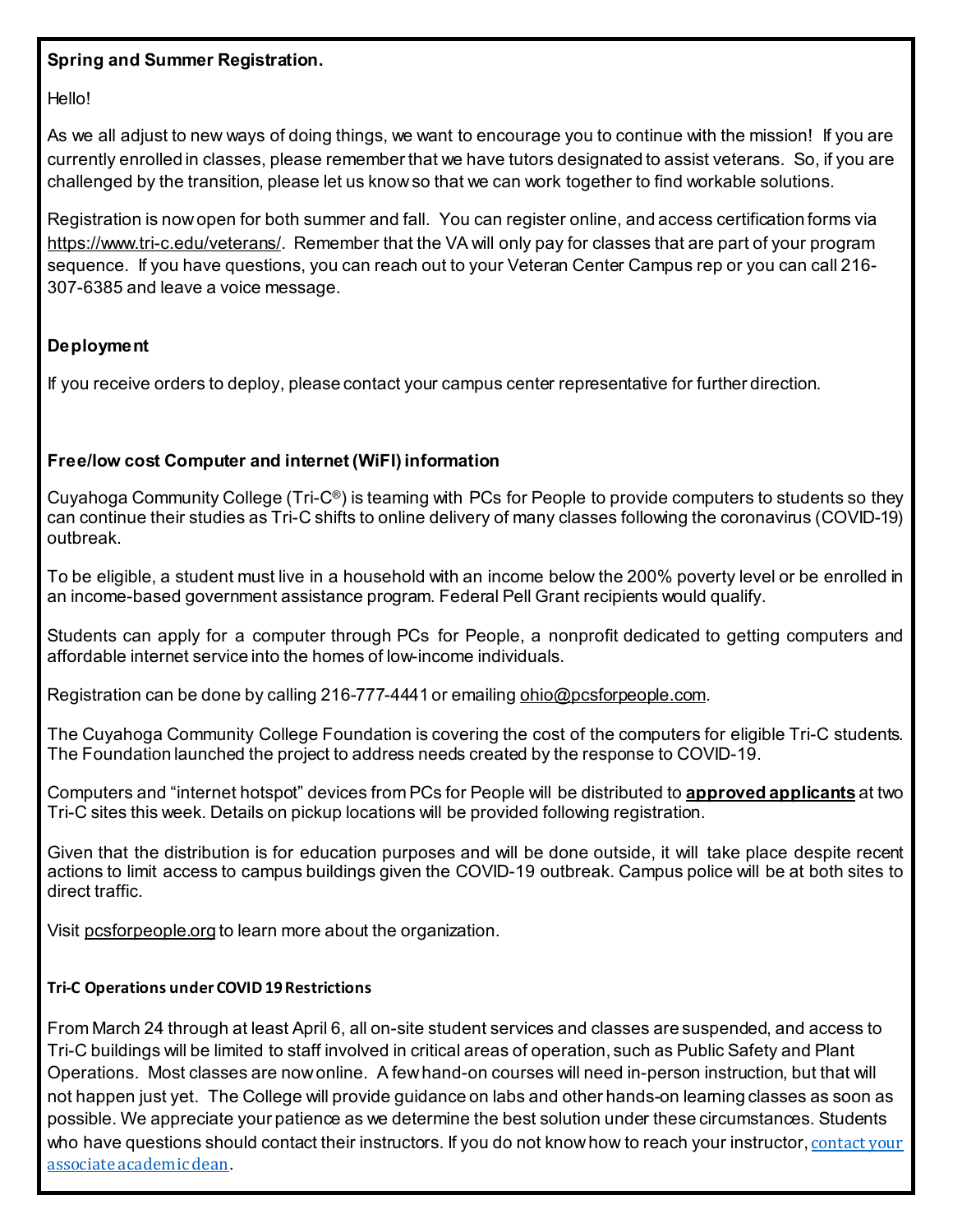#### **Work-Study Students**

If you have a federal work study job on campus, you should be eligible to continue to be paid, as this position is part of your financial aid packet. Contact your supervisor if you have questions or call us at 216-307-6385. UNFORTUNATELY if you are a VA work-study student, you cannot be paid if you worked for a department that was on campus that is now operating online. However, you can communicate with the VA to see if other positions are available with other companies.

#### **Federal Student Loan Payment Info, Interest on Student Loans Waived During National Emergency**

Secretary DeVos announced that the office of Federal Student Aid is working to provide student loan relief to tens of millions of borrowers during the COVID-19 national emergency.

All borrowers with federally held student loans will automatically have their interest rates set to 0% for a period of at least 60 days. In addition, each of these borrowers will have the option to suspend their payments for at least two months to allow them greater flexibility during the national emergency. This will allow borrowers to temporarily stop their payments without worrying about accruing interest. Please note that you must request suspension of payments. It is not an automatic suspension.

#### **Housing Allowances to Continue, reference move to online delivery**

Overall, housing allowances will not be affected for most students. However, students should contact their Veterans Campus Center if they are taking 900 level courses or if they have other concerns.

Veteran Students should have received information assuring them that BAH will likely not be affected by online delivery. For more information see

[https://link.militarytimes.com/click/19784606.2549/aHR0cHM6Ly93d3cubWlsaXRhcnl0aW1lcy5jb20vZWR1Y2F0](https://link.militarytimes.com/click/19784606.2549/aHR0cHM6Ly93d3cubWlsaXRhcnl0aW1lcy5jb20vZWR1Y2F0aW9uLXRyYW5zaXRpb24vMjAyMC8wMy8xOS9naS1iaWxsLWJlbmVmaXRzLXRvLWNvbnRpbnVlLWRlc3BpdGUtY29sbGVnZS1jb3JvbmF2aXJ1cy1jbG9zaW5ncy1hZnRlci1lbWVyZ2VuY3ktZml4LXJ1c2hlcy10aHJvdWdoLWNvbmdyZXNzLw/5c95041bdabb342a165ec60eC774418c3) [aW9uLXRyYW5zaXRpb24vMjAyMC8wMy8xOS9naS1iaWxsLWJlbmVmaXRzLXRvLWNvbnRpbnVlLWRlc3Bpd](https://link.militarytimes.com/click/19784606.2549/aHR0cHM6Ly93d3cubWlsaXRhcnl0aW1lcy5jb20vZWR1Y2F0aW9uLXRyYW5zaXRpb24vMjAyMC8wMy8xOS9naS1iaWxsLWJlbmVmaXRzLXRvLWNvbnRpbnVlLWRlc3BpdGUtY29sbGVnZS1jb3JvbmF2aXJ1cy1jbG9zaW5ncy1hZnRlci1lbWVyZ2VuY3ktZml4LXJ1c2hlcy10aHJvdWdoLWNvbmdyZXNzLw/5c95041bdabb342a165ec60eC774418c3) [GUtY29sbGVnZS1jb3JvbmF2aXJ1cy1jbG9zaW5ncy1hZnRlci1lbWVyZ2VuY3ktZml4LXJ1c2hlcy10aHJvdWdoL](https://link.militarytimes.com/click/19784606.2549/aHR0cHM6Ly93d3cubWlsaXRhcnl0aW1lcy5jb20vZWR1Y2F0aW9uLXRyYW5zaXRpb24vMjAyMC8wMy8xOS9naS1iaWxsLWJlbmVmaXRzLXRvLWNvbnRpbnVlLWRlc3BpdGUtY29sbGVnZS1jb3JvbmF2aXJ1cy1jbG9zaW5ncy1hZnRlci1lbWVyZ2VuY3ktZml4LXJ1c2hlcy10aHJvdWdoLWNvbmdyZXNzLw/5c95041bdabb342a165ec60eC774418c3) [WNvbmdyZXNzLw/5c95041bdabb342a165ec60eC774418c3](https://link.militarytimes.com/click/19784606.2549/aHR0cHM6Ly93d3cubWlsaXRhcnl0aW1lcy5jb20vZWR1Y2F0aW9uLXRyYW5zaXRpb24vMjAyMC8wMy8xOS9naS1iaWxsLWJlbmVmaXRzLXRvLWNvbnRpbnVlLWRlc3BpdGUtY29sbGVnZS1jb3JvbmF2aXJ1cy1jbG9zaW5ncy1hZnRlci1lbWVyZ2VuY3ktZml4LXJ1c2hlcy10aHJvdWdoLWNvbmdyZXNzLw/5c95041bdabb342a165ec60eC774418c3)

From Ohio's State Approving Agency:

Great news from VA regarding GI Bill payments! Please see the following message:

We have worked with Congress to preserve GI Bill benefits for those of you impacted by COVID-19 during this difficult time. The Senate and House passed S.3503 and the bill is headed to the President to sign, which will give VA the authority to continue GI Bill payments uninterrupted in the event of national emergencies.

The new law allows VA to pay education benefits regardless of the fact that your program has changed from resident training to online training. Also, you will continue to receive the same monthly housing allowance payments that you received for resident training until 12/21/20, or until the school resumes normal operations of resident training. We're working to immediately implement the new changes.

This will come as a great relief to your GI Bill recipients and we ask that you help us communicate this message. Please keep in mind that VA will need time to develop guidance on how to proceed.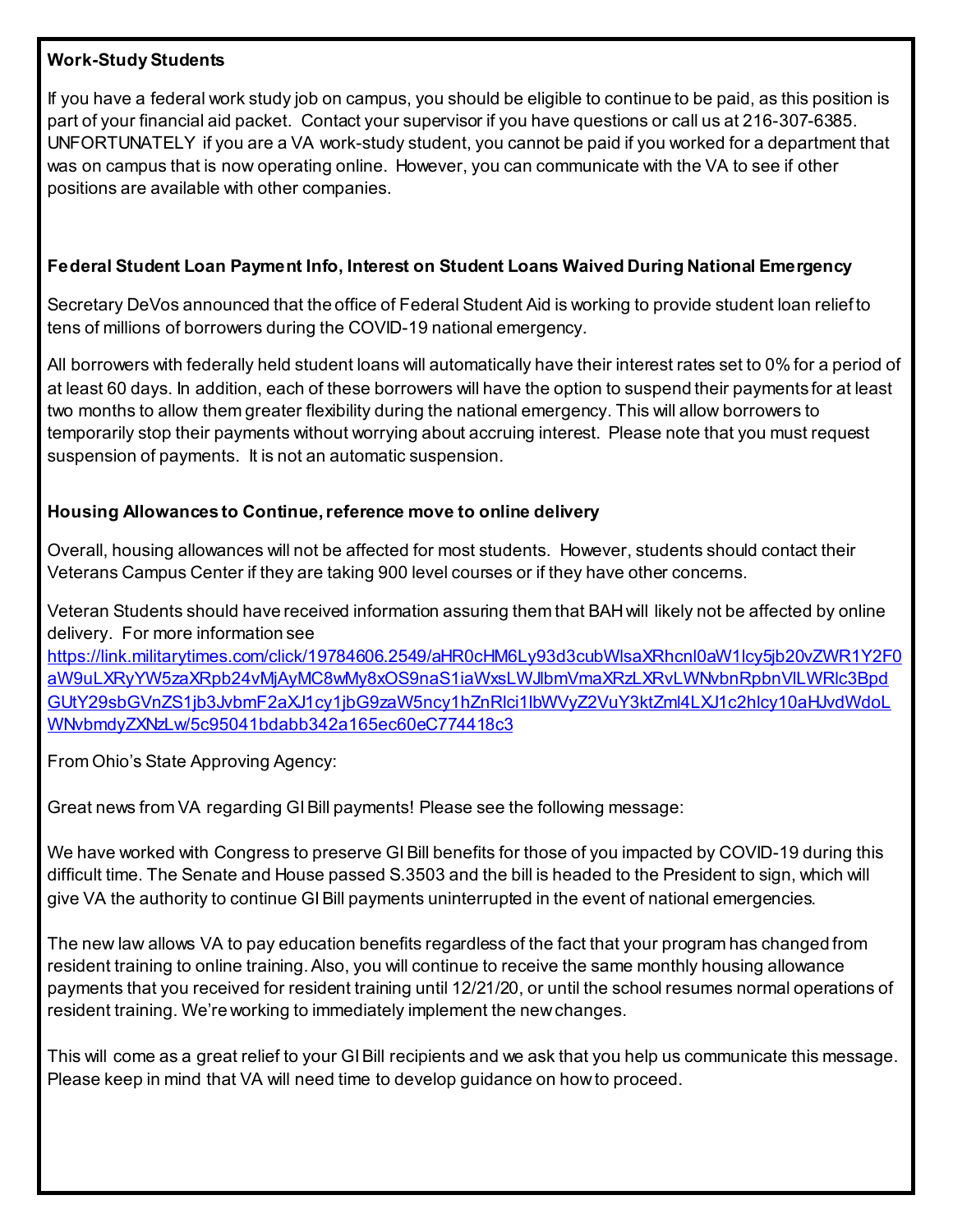#### **Time running out for transfer of benefits**

"Long-serving troops and reservists have a little less than two months remaining to transfer their Post 9-/11 GI Bill benefits to their spouse or children before a new restriction kicks in on July 12.

While soldiers still must serve for six years before being allowed to request a GI Bill transfer, they will no longer have the opportunity to do so after they have served longer than 16 years.

This new rule will affect senior active-duty personnel and those who for whatever reason are unable to transfer any portion of their benefits to one or more dependents before that July 12 deadline."

Fro[m https://rebootcamp.militarytimes.com/news/transition/2019/05/23/new-gi-bill-transfer-rule-will-impact-older](https://rebootcamp.militarytimes.com/news/transition/2019/05/23/new-gi-bill-transfer-rule-will-impact-older-service-members/?utm_source=Sailthru&utm_medium=email&utm_campaign=Rebootcamp%2003.20.20&utm_term=Editorial%20-%20Military%20-%20Rebootcamp)[service-](https://rebootcamp.militarytimes.com/news/transition/2019/05/23/new-gi-bill-transfer-rule-will-impact-older-service-members/?utm_source=Sailthru&utm_medium=email&utm_campaign=Rebootcamp%2003.20.20&utm_term=Editorial%20-%20Military%20-%20Rebootcamp)

[members/?utm\\_source=Sailthru&utm\\_medium=email&utm\\_campaign=Rebootcamp%2003.20.20&utm\\_term=Edi](https://rebootcamp.militarytimes.com/news/transition/2019/05/23/new-gi-bill-transfer-rule-will-impact-older-service-members/?utm_source=Sailthru&utm_medium=email&utm_campaign=Rebootcamp%2003.20.20&utm_term=Editorial%20-%20Military%20-%20Rebootcamp) [torial%20-%20Military%20-%20Rebootcamp.](https://rebootcamp.militarytimes.com/news/transition/2019/05/23/new-gi-bill-transfer-rule-will-impact-older-service-members/?utm_source=Sailthru&utm_medium=email&utm_campaign=Rebootcamp%2003.20.20&utm_term=Editorial%20-%20Military%20-%20Rebootcamp)

#### **Dates of Note**

**Session B Withdrawal refund dates** for students:

100% -- Friday, March 27

70% -- Wednesday, April 1

50% -- Monday, April 6

25% -- Thursday, April 9

**Other dates of note:** Last day to withdraw with a W grade has been moved to **April 24** (from April 10); this gives students about 2 additional weeks to withdraw. Change for Drop for Non-Payment – moved from April 3 to **April 24**

#### **Frequently Asked Questions**

Follow this link for valuable information including information about free WiFi. [https://www.tri-c.edu/administrative-departments/business-continuity/covid-19/frequently-asked-questions](https://www.tri-c.edu/administrative-departments/business-continuity/covid-19/frequently-asked-questions-students.html)[students.html](https://www.tri-c.edu/administrative-departments/business-continuity/covid-19/frequently-asked-questions-students.html)

#### **Emergency Funds**

Tri-C is continuing to make emergency funds available to students as usual and to assist them through this transition to online learning. If you have a need for technology and resources to participate in virtual courses, please contact the Student Financial Aid and Scholarships office. Financial aid staff will determine eligibility for and potential access to emergency funds for students from the College which can be used for any educational resource, food or other expense, including technology, associated with their education.

#### **Army Reserve Puts Drills on Hold**

[https://www.stripes.com/the-army-reserve-halts-monthly-training-amid-coronavirus-pandemic-](https://www.stripes.com/the-army-reserve-halts-monthly-training-amid-coronavirus-pandemic-1.623003?utm_medium=email&utm_source=Stars+and+Stripes+Emails&utm_campaign=Daily+Headlines)[1.623003?utm\\_medium=email&utm\\_source=Stars+and+Stripes+Emails&utm\\_campaign=Daily+Headlines](https://www.stripes.com/the-army-reserve-halts-monthly-training-amid-coronavirus-pandemic-1.623003?utm_medium=email&utm_source=Stars+and+Stripes+Emails&utm_campaign=Daily+Headlines)

The Army Reserve on Wednesday halted monthly training and virtually all official travel through the end of March for the vast majority of its roughly 200,000 soldiers, Lt. Gen. Charles Luckey, the Army reserve chief announced. The suspension of monthly battle assemblies for reserve units could last longer, the general said in a Facebook message.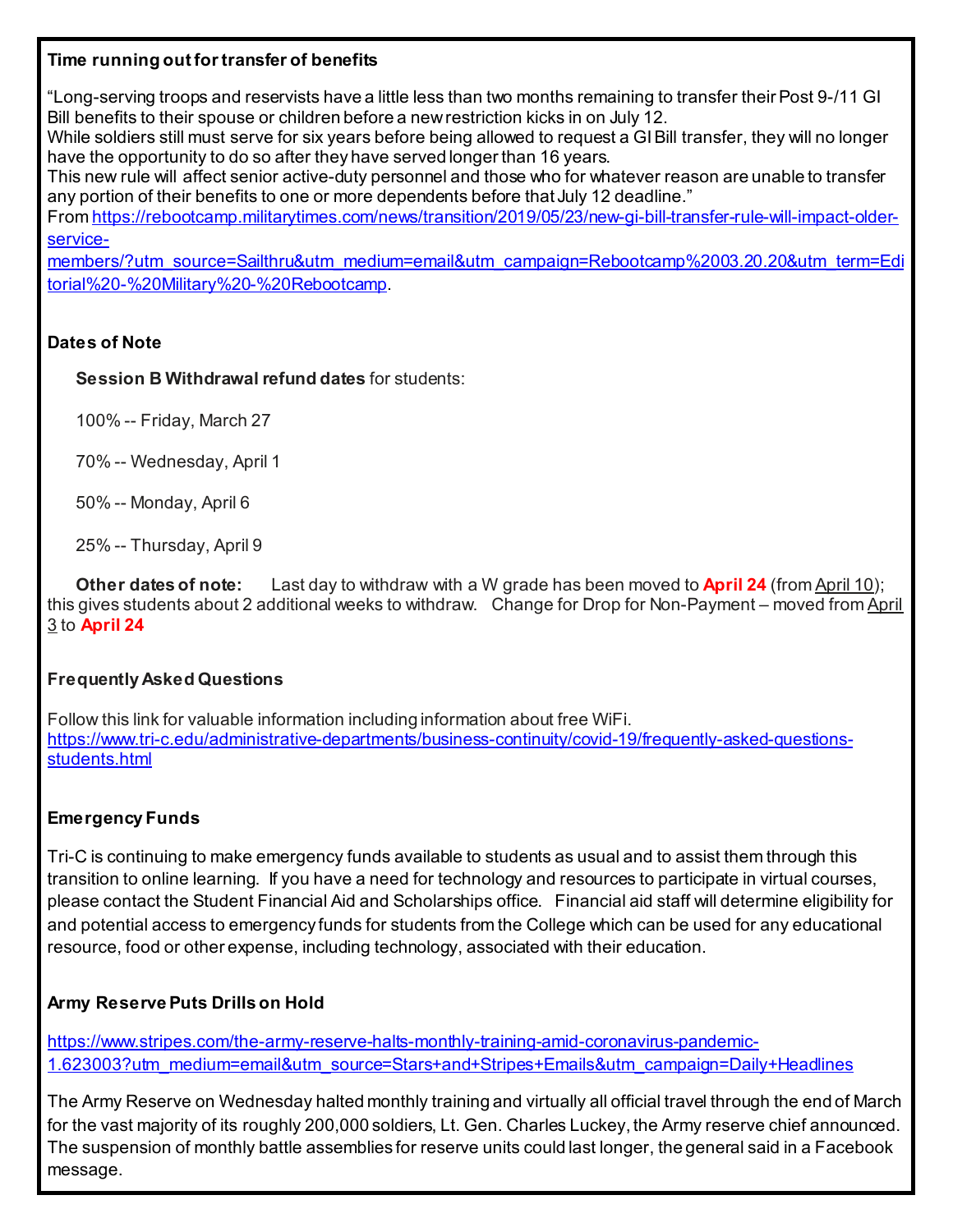#### **Complete Your Census**

We All Benefit When We Respond to the Census. Your response to the 2020 Census can help shape your future and the future of your community. Counting everyone helps communities receive funding needed for health care, education, emergency services, and more. Over the next decade, lawmakers, business owners, and many others will use 2020 Census data to make critical decisions in our communities.

#### **Commissary Hours**

Be aware that commissary hours may be impacted by the current health crisis. Consider calling ahead to determine hours of operation and possible restrictions.

#### **Lunches for CMSD Students**

[http://r20.rs6.net/tn.jsp?f=001nZYmNHWajyt0baZqhIPwuHFWQ0kQQMUonYQ7VFdYUxUP05U3pOxexT6q-](http://r20.rs6.net/tn.jsp?f=001nZYmNHWajyt0baZqhIPwuHFWQ0kQQMUonYQ7VFdYUxUP05U3pOxexT6q-_KEsjZ22rWnAmM3BP9wjDO7o_qXbKhhcEnbaFvJ72jEXqQMDPUE_8sCbeax-zL61vUSlB3Y7rkP-Ue2soqngMTMc_E-CdKqo2wjapOU6n02o1tzcAgOG1P8izbHugD4XpfifrKHCKESZFd7wATzwDTY4YA0zTHGOPxjZg-5vCtZuicpW5vmIm77R6dZaucQXf7GkYSVuWS25hisi2KgHoGPFZvJnQ==&c=kRcwe3iujgrTVipd8CsZzVFdaYJ2E_oKq-930ooGsCyM0XzaYVfC7w==&ch=s6g2H9EXDBxxu2SRbG8Mh_fm5JLWRiSZse9gYtG8V4JDxUTPquo7QQ==) KEsjZ22rWnAmM3BP9wjDO7o\_qXbKhhcEnbaFvJ72jEXqQMDPUE\_8sCbeax-zL61vUSIB3Y7rkP-[Ue2soqngMTMc\\_E-](http://r20.rs6.net/tn.jsp?f=001nZYmNHWajyt0baZqhIPwuHFWQ0kQQMUonYQ7VFdYUxUP05U3pOxexT6q-_KEsjZ22rWnAmM3BP9wjDO7o_qXbKhhcEnbaFvJ72jEXqQMDPUE_8sCbeax-zL61vUSlB3Y7rkP-Ue2soqngMTMc_E-CdKqo2wjapOU6n02o1tzcAgOG1P8izbHugD4XpfifrKHCKESZFd7wATzwDTY4YA0zTHGOPxjZg-5vCtZuicpW5vmIm77R6dZaucQXf7GkYSVuWS25hisi2KgHoGPFZvJnQ==&c=kRcwe3iujgrTVipd8CsZzVFdaYJ2E_oKq-930ooGsCyM0XzaYVfC7w==&ch=s6g2H9EXDBxxu2SRbG8Mh_fm5JLWRiSZse9gYtG8V4JDxUTPquo7QQ==)[CdKqo2wjapOU6n02o1tzcAgOG1P8izbHugD4XpfifrKHCKESZFd7wATzwDTY4YA0zTHGOPxjZg-](http://r20.rs6.net/tn.jsp?f=001nZYmNHWajyt0baZqhIPwuHFWQ0kQQMUonYQ7VFdYUxUP05U3pOxexT6q-_KEsjZ22rWnAmM3BP9wjDO7o_qXbKhhcEnbaFvJ72jEXqQMDPUE_8sCbeax-zL61vUSlB3Y7rkP-Ue2soqngMTMc_E-CdKqo2wjapOU6n02o1tzcAgOG1P8izbHugD4XpfifrKHCKESZFd7wATzwDTY4YA0zTHGOPxjZg-5vCtZuicpW5vmIm77R6dZaucQXf7GkYSVuWS25hisi2KgHoGPFZvJnQ==&c=kRcwe3iujgrTVipd8CsZzVFdaYJ2E_oKq-930ooGsCyM0XzaYVfC7w==&ch=s6g2H9EXDBxxu2SRbG8Mh_fm5JLWRiSZse9gYtG8V4JDxUTPquo7QQ==)[5vCtZuicpW5vmIm77R6dZaucQXf7GkYSVuWS25hisi2KgHoGPFZvJnQ==&c=kRcwe3iujgrTVipd8CsZzVFdaY](http://r20.rs6.net/tn.jsp?f=001nZYmNHWajyt0baZqhIPwuHFWQ0kQQMUonYQ7VFdYUxUP05U3pOxexT6q-_KEsjZ22rWnAmM3BP9wjDO7o_qXbKhhcEnbaFvJ72jEXqQMDPUE_8sCbeax-zL61vUSlB3Y7rkP-Ue2soqngMTMc_E-CdKqo2wjapOU6n02o1tzcAgOG1P8izbHugD4XpfifrKHCKESZFd7wATzwDTY4YA0zTHGOPxjZg-5vCtZuicpW5vmIm77R6dZaucQXf7GkYSVuWS25hisi2KgHoGPFZvJnQ==&c=kRcwe3iujgrTVipd8CsZzVFdaYJ2E_oKq-930ooGsCyM0XzaYVfC7w==&ch=s6g2H9EXDBxxu2SRbG8Mh_fm5JLWRiSZse9gYtG8V4JDxUTPquo7QQ==) [J2E\\_oKq-](http://r20.rs6.net/tn.jsp?f=001nZYmNHWajyt0baZqhIPwuHFWQ0kQQMUonYQ7VFdYUxUP05U3pOxexT6q-_KEsjZ22rWnAmM3BP9wjDO7o_qXbKhhcEnbaFvJ72jEXqQMDPUE_8sCbeax-zL61vUSlB3Y7rkP-Ue2soqngMTMc_E-CdKqo2wjapOU6n02o1tzcAgOG1P8izbHugD4XpfifrKHCKESZFd7wATzwDTY4YA0zTHGOPxjZg-5vCtZuicpW5vmIm77R6dZaucQXf7GkYSVuWS25hisi2KgHoGPFZvJnQ==&c=kRcwe3iujgrTVipd8CsZzVFdaYJ2E_oKq-930ooGsCyM0XzaYVfC7w==&ch=s6g2H9EXDBxxu2SRbG8Mh_fm5JLWRiSZse9gYtG8V4JDxUTPquo7QQ==)[930ooGsCyM0XzaYVfC7w==&ch=s6g2H9EXDBxxu2SRbG8Mh\\_fm5JLWRiSZse9gYtG8V4JDxUTPquo7QQ==](http://r20.rs6.net/tn.jsp?f=001nZYmNHWajyt0baZqhIPwuHFWQ0kQQMUonYQ7VFdYUxUP05U3pOxexT6q-_KEsjZ22rWnAmM3BP9wjDO7o_qXbKhhcEnbaFvJ72jEXqQMDPUE_8sCbeax-zL61vUSlB3Y7rkP-Ue2soqngMTMc_E-CdKqo2wjapOU6n02o1tzcAgOG1P8izbHugD4XpfifrKHCKESZFd7wATzwDTY4YA0zTHGOPxjZg-5vCtZuicpW5vmIm77R6dZaucQXf7GkYSVuWS25hisi2KgHoGPFZvJnQ==&c=kRcwe3iujgrTVipd8CsZzVFdaYJ2E_oKq-930ooGsCyM0XzaYVfC7w==&ch=s6g2H9EXDBxxu2SRbG8Mh_fm5JLWRiSZse9gYtG8V4JDxUTPquo7QQ==)

#### **Call Before Going to the VA**

Veterans: Call before visiting your VA facility. Got a fever, cold, cough or flu-like symptoms? Are you worried that you have a viral illness? The last thing you want to do is get out of the house to see the doctor, exposing yourself (and others) to more potential bugs and viruses. VA can make it easier and safer to get back to health with virtual care through My HealtheVet and the VA Video Connect app on your smartphone, tablet or computer.

# **Online Resources**

# *ONLINE ENROLLMENT SERVICES*

#### **Academic Counseling:**

- Counseling Center Hours and [Information](https://click.icptrack.com/icp/relay.php?r=14424044&msgid=938252&act=V41T&c=192417&destination=https%3A%2F%2Fwww.tri-c.edu%2Fcounseling-center%2Findex.html%3Futm_source%3DiContact%26utm_medium%3Demail%26utm_campaign%3Doffice-of-access-completion%26utm_content%3DUpdate%2BCoronavirus%2Bre%253A%2BServices_0311820)
- [e-Advising](https://click.icptrack.com/icp/relay.php?r=14424044&msgid=938252&act=V41T&c=192417&destination=https%3A%2F%2Fwww.tri-c.edu%2Fcounseling-center%2Fe-advising-request-information.html%3Futm_source%3DiContact%26utm_medium%3Demail%26utm_campaign%3Doffice-of-access-completion%26utm_content%3DUpdate%2BCoronavirus%2Bre%253A%2BServices_0311820)
- Schedule an [Appointment](https://click.icptrack.com/icp/relay.php?r=14424044&msgid=938252&act=V41T&c=192417&destination=https%3A%2F%2Fesars.tri-c.edu%2Fesars%2FCounseling.htm%3F_ga%3D2.98126751.1643819149.1584367999-1341745165.1541180067)

# **Application for Admission:** [Apply](https://click.icptrack.com/icp/relay.php?r=14424044&msgid=938252&act=V41T&c=192417&destination=https%3A%2F%2Fwww.tri-c.edu%2Fapply%2F%3Futm_source%3DiContact%26utm_medium%3Demail%26utm_campaign%3Doffice-of-access-completion%26utm_content%3DUpdate%2BCoronavirus%2Bre%253A%2BServices_0311820)

**Assessment/Testing**: Testing Center Hours and [Information](https://click.icptrack.com/icp/relay.php?r=14424044&msgid=938252&act=V41T&c=192417&destination=https%3A%2F%2Fwww.tri-c.edu%2Ftesting-center%2Ftesting-information-for-students.html%3Futm_source%3DiContact%26utm_medium%3Demail%26utm_campaign%3Doffice-of-access-completion%26utm_content%3DUpdate%2BCoronavirus%2Bre%253A%2BServices_0311820)

# **College Credit Plus (CCP):**

- College Credit Plus [Information](https://click.icptrack.com/icp/relay.php?r=14424044&msgid=938252&act=V41T&c=192417&destination=https%3A%2F%2Fwww.tri-c.edu%2Fcollege-credit-plus%2F%3Futm_source%3DiContact%26utm_medium%3Demail%26utm_campaign%3Doffice-of-access-completion%26utm_content%3DUpdate%2BCoronavirus%2Bre%253A%2BServices_0311820)
- CCP Student and Parent [Checklist](https://click.icptrack.com/icp/relay.php?r=14424044&msgid=938252&act=V41T&c=192417&destination=https%3A%2F%2Fwww.tri-c.edu%2Fcollege-credit-plus%2Fstudents-and-parents.html%3Futm_source%3DiContact%26utm_medium%3Demail%26utm_campaign%3Doffice-of-access-completion%26utm_content%3DUpdate%2BCoronavirus%2Bre%253A%2BServices_0311820)

**Financial Aid:** Student Financial Aid and [Scholarships](https://click.icptrack.com/icp/relay.php?r=14424044&msgid=938252&act=V41T&c=192417&destination=https%3A%2F%2Fwww.tri-c.edu%2Fpaying-for-college%2Ffinancial-aid-and-scholarships%2Findex.html%3Futm_source%3DiContact%26utm_medium%3Demail%26utm_campaign%3Doffice-of-access-completion%26utm_content%3DUpdate%2BCoronavirus%2Bre%253A%2BServices_0311820)

**International Student Services:** [International](https://click.icptrack.com/icp/relay.php?r=14424044&msgid=938252&act=V41T&c=192417&destination=https%3A%2F%2Fwww.tri-c.edu%2Fget-started%2Finternational-students%2Findex.html%3Futm_source%3DiContact%26utm_medium%3Demail%26utm_campaign%3Doffice-of-access-completion%26utm_content%3DUpdate%2BCoronavirus%2Bre%253A%2BServices_0311820) Student Information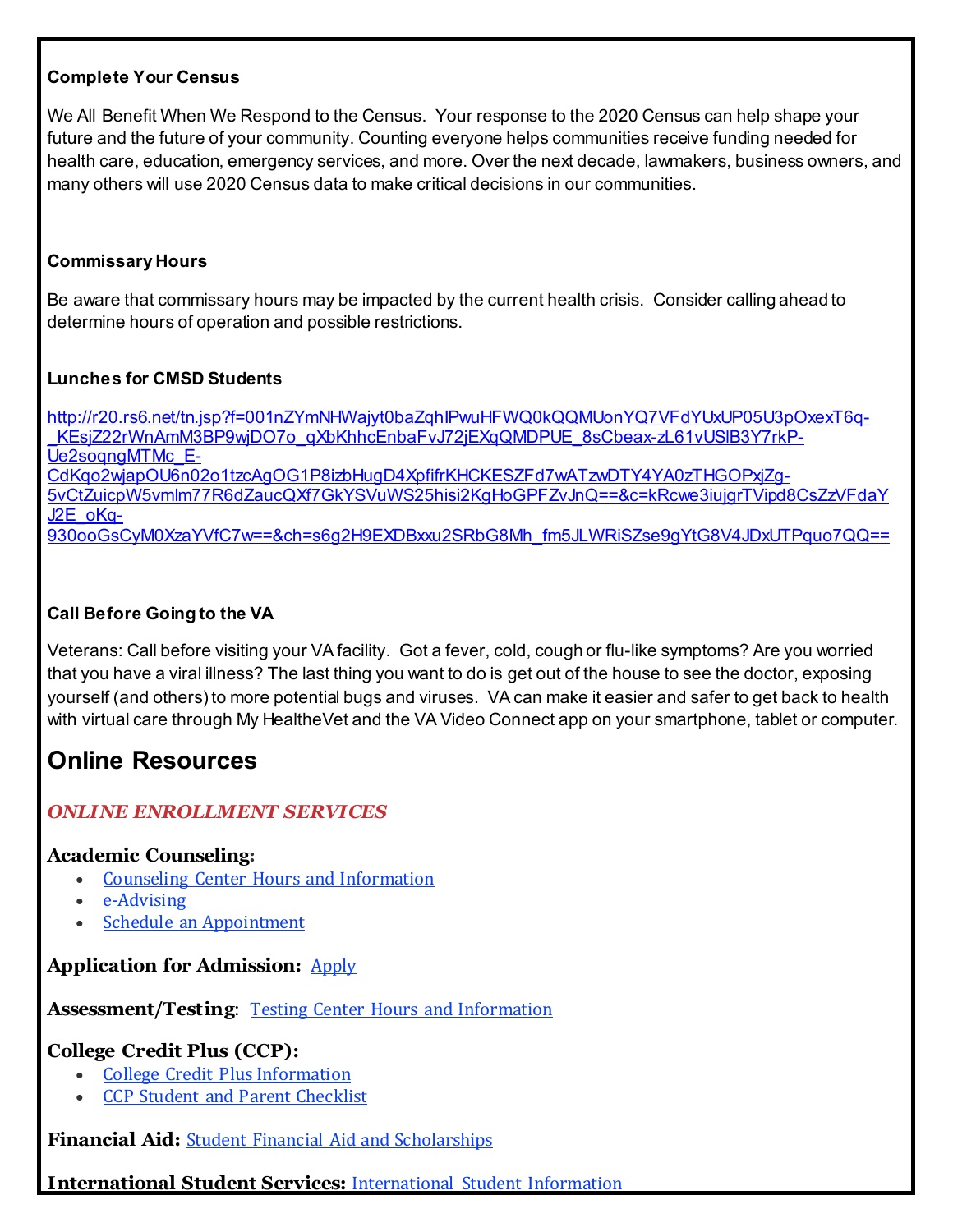#### **New Student Orientation:**

- [Information](https://click.icptrack.com/icp/relay.php?r=14424044&msgid=938252&act=V41T&c=192417&destination=https%3A%2F%2Fwww.tri-c.edu%2Fcounseling-center%2Fnew-student-orientation.html%3Futm_source%3DiContact%26utm_medium%3Demail%26utm_campaign%3Doffice-of-access-completion%26utm_content%3DUpdate%2BCoronavirus%2Bre%253A%2BServices_0311820) and FAQ
- Online [Orientation](https://click.icptrack.com/icp/relay.php?r=14424044&msgid=938252&act=V41T&c=192417&destination=https%3A%2F%2Flaunch.comevo.com%2Fcuyahoga%2F)

**Registration**: [Register](https://click.icptrack.com/icp/relay.php?r=14424044&msgid=938252&act=V41T&c=192417&destination=https%3A%2F%2Fwww.tri-c.edu%2Fstudent-resources%2Fregister-for-classes.html%3Futm_source%3DiContact%26utm_medium%3Demail%26utm_campaign%3Doffice-of-access-completion%26utm_content%3DUpdate%2BCoronavirus%2Bre%253A%2BServices_0311820) for Classes

**Student Accessibility Services:** [Information](https://click.icptrack.com/icp/relay.php?r=14424044&msgid=938252&act=V41T&c=192417&destination=https%3A%2F%2Fwww.tri-c.edu%2Fstudent-accessibility-services%2Findex.html%3Futm_source%3DiContact%26utm_medium%3Demail%26utm_campaign%3Doffice-of-access-completion%26utm_content%3DUpdate%2BCoronavirus%2Bre%253A%2BServices_0311820) and Resources

**Tuition Payments:** Pay [Tuition](https://click.icptrack.com/icp/relay.php?r=14424044&msgid=938252&act=V41T&c=192417&destination=https%3A%2F%2Fwww.tri-c.edu%2Fpaying-for-college%2Findex.html%3Futm_source%3DiContact%26utm_medium%3Demail%26utm_campaign%3Doffice-of-access-completion%26utm_content%3DUpdate%2BCoronavirus%2Bre%253A%2BServices_0311820)

# *ONLINE STUDENT SERVICES*

#### **Bookstore:**

- Barnes & Noble [Bookstore](https://click.icptrack.com/icp/relay.php?r=14424044&msgid=938252&act=V41T&c=192417&destination=https%3A%2F%2Fcuyahoga-west.bncollege.com%2Fshop%2Fcuyahoga-western%2Fhome)
- Find [Textbooks](https://click.icptrack.com/icp/relay.php?r=14424044&msgid=938252&act=V41T&c=192417&destination=https%3A%2F%2Fcuyahoga-west.bncollege.com%2Fshop%2Fcuyahoga-western%2Fpage%2Ffind-textbooks)
- [Textbook](https://click.icptrack.com/icp/relay.php?r=14424044&msgid=938252&act=V41T&c=192417&destination=https%3A%2F%2Fcuyahoga-west.bncollege.com%2Fshop%2Fcuyahoga-western%2Fpage%2Ftextbook-rentals) Rentals

#### **Career Services:**

- **Career Services [Information](https://click.icptrack.com/icp/relay.php?r=14424044&msgid=938252&act=V41T&c=192417&destination=https%3A%2F%2Fwww.tri-c.edu%2Fcareer-services%2Findex.html%3Futm_source%3DiContact%26utm_medium%3Demail%26utm_campaign%3Doffice-of-access-completion%26utm_content%3DUpdate%2BCoronavirus%2Bre%253A%2BServices_0311820)**
- **Student Career [Services](https://click.icptrack.com/icp/relay.php?r=14424044&msgid=938252&act=V41T&c=192417&destination=https%3A%2F%2Fwww.tri-c.edu%2Fcareer-services%2Fstudent-career-services%2Findex.html%3Futm_source%3DiContact%26utm_medium%3Demail%26utm_campaign%3Doffice-of-access-completion%26utm_content%3DUpdate%2BCoronavirus%2Bre%253A%2BServices_0311820)**
- Schedule an Online [Appointment](https://click.icptrack.com/icp/relay.php?r=14424044&msgid=938252&act=V41T&c=192417&destination=https%3A%2F%2Fesars.tri-c.edu%2Fesars%2FCareerCenter.htm%3F_ga%3D2.80440661.370317036.1584371610-1474546294.1537904651)

# **Library:**

- Library [Information](https://click.icptrack.com/icp/relay.php?r=14424044&msgid=938252&act=V41T&c=192417&destination=https%3A%2F%2Fwww.tri-c.edu%2Flearning-commons%2Flibrary%2Findex.html%3Futm_source%3DiContact%26utm_medium%3Demail%26utm_campaign%3Doffice-of-access-completion%26utm_content%3DUpdate%2BCoronavirus%2Bre%253A%2BServices_0311820)
- Staff [Directory](https://click.icptrack.com/icp/relay.php?r=14424044&msgid=938252&act=V41T&c=192417&destination=https%3A%2F%2Fwww.tri-c.edu%2Flearning-commons%2Flibrary%2Flibrary-staff.html%3Futm_source%3DiContact%26utm_medium%3Demail%26utm_campaign%3Doffice-of-access-completion%26utm_content%3DUpdate%2BCoronavirus%2Bre%253A%2BServices_0311820)
- Access Your 'My Library' [Account](https://click.icptrack.com/icp/relay.php?r=14424044&msgid=938252&act=V41T&c=192417&destination=https%3A%2F%2Finnopac.tri-c.edu%2Fiii%2Fcas%2Flogin%3Fservice%3Dhttps%3A%2F%2Fencore.tri-c.edu%3A443%2Fiii%2Fencore%2Fj_acegi_cas_security_check%26lang%3Deng%26_ga%3D2.206242067.1643819149.1584367999-1341745165.1541180067)

# **Psychological Counseling:**

- Personal [Counseling](https://click.icptrack.com/icp/relay.php?r=14424044&msgid=938252&act=V41T&c=192417&destination=https%3A%2F%2Fwww.tri-c.edu%2Fcounseling-center%2Fpersonal-counseling.html%3Futm_source%3DiContact%26utm_medium%3Demail%26utm_campaign%3Doffice-of-access-completion%26utm_content%3DUpdate%2BCoronavirus%2Bre%253A%2BServices_0311820)
- Help Is [Here](https://click.icptrack.com/icp/relay.php?r=14424044&msgid=938252&act=V41T&c=192417&destination=https%3A%2F%2Fwww.tri-c.edu%2Fpolicies-and-procedures%2Fsuicide-awareness-and-prevention%2Findex.html%3Futm_source%3DiContact%26utm_medium%3Demail%26utm_campaign%3Doffice-of-access-completion%26utm_content%3DUpdate%2BCoronavirus%2Bre%253A%2BServices_0311820)

**Technology Learning Centers:** Hours and [Locations](https://click.icptrack.com/icp/relay.php?r=14424044&msgid=938252&act=V41T&c=192417&destination=https%3A%2F%2Fwww.tri-c.edu%2Flearning-commons%2Ftechnology-learning-centers%2Findex.html%3Futm_source%3DiContact%26utm_medium%3Demail%26utm_campaign%3Doffice-of-access-completion%26utm_content%3DUpdate%2BCoronavirus%2Bre%253A%2BServices_0311820)

#### **Transfer Centers:**

- Transfer Center [Information](https://click.icptrack.com/icp/relay.php?r=14424044&msgid=938252&act=V41T&c=192417&destination=https%3A%2F%2Fwww.tri-c.edu%2Ftransfer-center%2Fcampus-transfer-centers.html%3Futm_source%3DiContact%26utm_medium%3Demail%26utm_campaign%3Doffice-of-access-completion%26utm_content%3DUpdate%2BCoronavirus%2Bre%253A%2BServices_0311820)
- Schedule an [Appointment](https://click.icptrack.com/icp/relay.php?r=14424044&msgid=938252&act=V41T&c=192417&destination=https%3A%2F%2Fesars.tri-c.edu%2Fesars%2FTC.htm%3F_ga%3D2.160475325.1643819149.1584367999-1341745165.1541180067)

# **Tutoring Services**:

- Tutoring [Information](https://click.icptrack.com/icp/relay.php?r=14424044&msgid=938252&act=V41T&c=192417&destination=https%3A%2F%2Fwww.tri-c.edu%2Ftutoring%2Findex.html%3Futm_source%3DiContact%26utm_medium%3Demail%26utm_campaign%3Doffice-of-access-completion%26utm_content%3DUpdate%2BCoronavirus%2Bre%253A%2BServices_0311820)
- [Smarthinking](https://click.icptrack.com/icp/relay.php?r=14424044&msgid=938252&act=V41T&c=192417&destination=https%3A%2F%2Fwww.tri-c.edu%2Ftutoring%2Fsmarthinking-online-tutoring.html%3Futm_source%3DiContact%26utm_medium%3Demail%26utm_campaign%3Doffice-of-access-completion%26utm_content%3DUpdate%2BCoronavirus%2Bre%253A%2BServices_0311820) Online Tutoring

**Veteran Services:** Veteran [Resources](https://click.icptrack.com/icp/relay.php?r=14424044&msgid=938252&act=V41T&c=192417&destination=https%3A%2F%2Fwww.tri-c.edu%2Fveterans%2Fveterans-web-resources.html%3Futm_source%3DiContact%26utm_medium%3Demail%26utm_campaign%3Doffice-of-access-completion%26utm_content%3DUpdate%2BCoronavirus%2Bre%253A%2BServices_0311820)

**The VA Debt Management Center (DMC)** sent out this message on Monday, March 23, 2020 We want our partners working with Veterans and their families to be aware that if COVID-19 is affecting someone's ability to repay their debt with the DMC, they can reach out to the DMC to request assistance. Please feel free to share this message widely within your organization.

They have also placed this message on their website:

#### **Attention Veterans and Family members who have a VBA overpayment.**

If you are affected by the COVID-19 (CORONA VIRUS), have a VBA benefit debt and need temporary financial relief, please contact DMC at 1-800-827-0648 to request assistance.